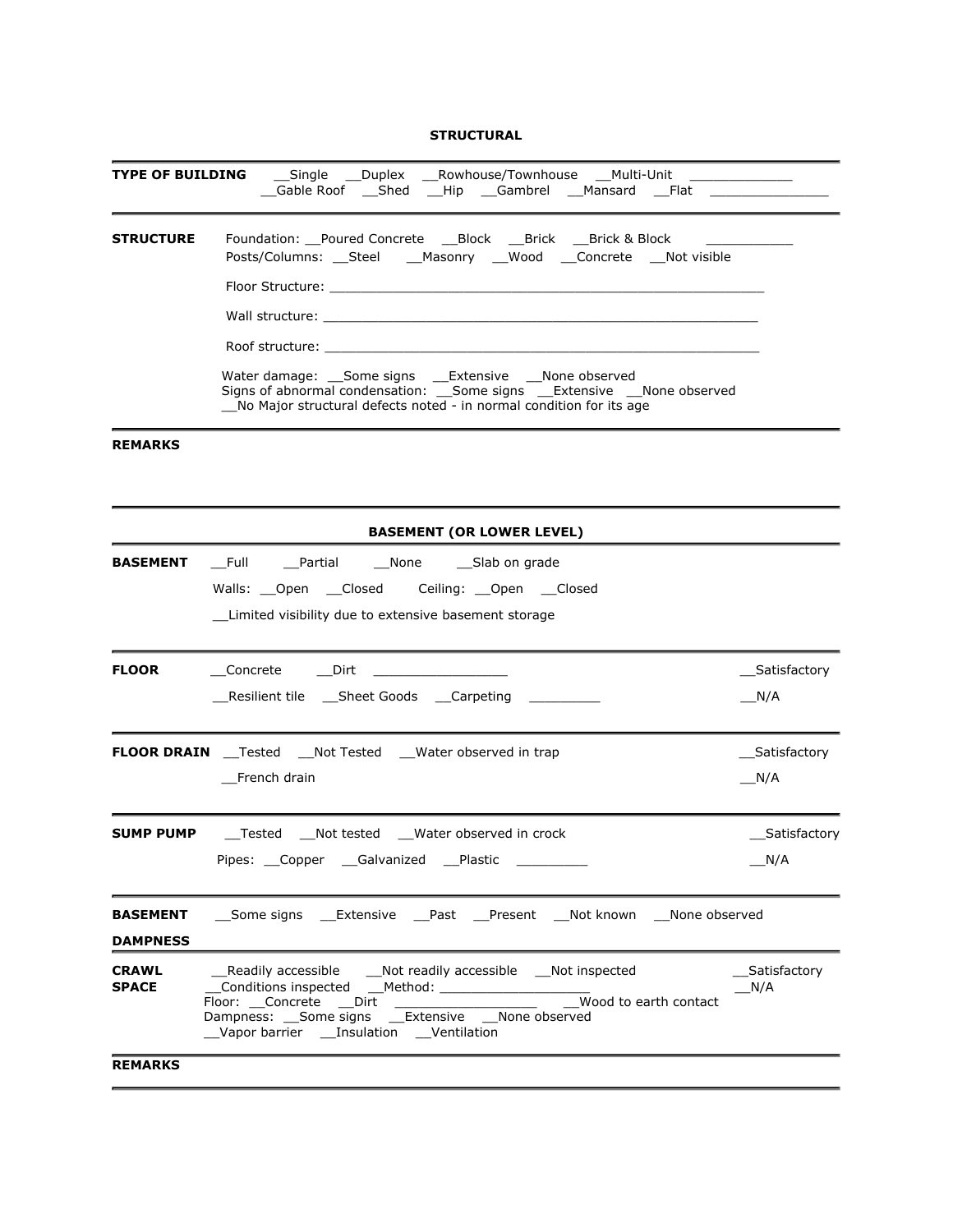| <b>HEATING</b><br><b>SYSTEM</b>     | Fuel: Gas __Oil __Electric<br>Forced air furnace ___Gravity hot water boiler<br>Radiant heat ___Electric baseboard ___Heat pump<br>When turned on by thermostat: Fired Did not fire |                                                                                                                              | Satisfactory<br>N/A                           |
|-------------------------------------|-------------------------------------------------------------------------------------------------------------------------------------------------------------------------------------|------------------------------------------------------------------------------------------------------------------------------|-----------------------------------------------|
| <b>FUEL SUPPLY</b>                  | __Oil tank in basement ___Buried                                                                                                                                                    | Public gas supply ___Tank ___Electricity ____________________                                                                |                                               |
| <b>HEAT</b><br><b>EXCHANGER</b>     | Have condition checked before settlement                                                                                                                                            | _Partially observed __Not visible, enclosed combustion                                                                       | N/A                                           |
|                                     |                                                                                                                                                                                     | <b>DISTRIBUTION</b> Pipes: Galvanized Copper Black iron Pipes not visible<br>__Ductwork Heat source in each room: __Yes __No | Satisfactory<br>N/A                           |
| <b>HUMIDIFIER</b>                   |                                                                                                                                                                                     | ___Atomizer ____Evaporator _____Steam ____Not functioning ____Not tested ____N/A                                             |                                               |
| <b>FILTER</b>                       |                                                                                                                                                                                     | Washable Disposable Electronic Electrostatic                                                                                 | N/A                                           |
| <b>SUPPLEMENTARY</b><br><b>HEAT</b> | Location                                                                                                                                                                            | Type                                                                                                                         | Satisfactory<br>Satisfactory<br>_Satisfactory |
| <b>REMARKS</b>                      |                                                                                                                                                                                     |                                                                                                                              |                                               |

|                | <b>COOLING</b>                                                                                                                                                                                            |                                                 |                     |
|----------------|-----------------------------------------------------------------------------------------------------------------------------------------------------------------------------------------------------------|-------------------------------------------------|---------------------|
| <b>COOLING</b> | Cooling system integral with heating system<br>Central air Room units Heat pump<br>__Electric compressor _____Gas chiller                                                                                 | Through-wall                                    | Satisfactory<br>N/A |
|                | Air filter air handler Thermostat<br>No. 1 Condensing Unit Capacity:<br>No. 2 Condensing Unit Capacity:<br>No. 3 Condensing Unit Capacity: _____<br>Tested Not tested<br>Ductwork Window units not tested | Age:<br>Yrs.<br>Age: and a<br>Yrs.<br>Age: Yrs. |                     |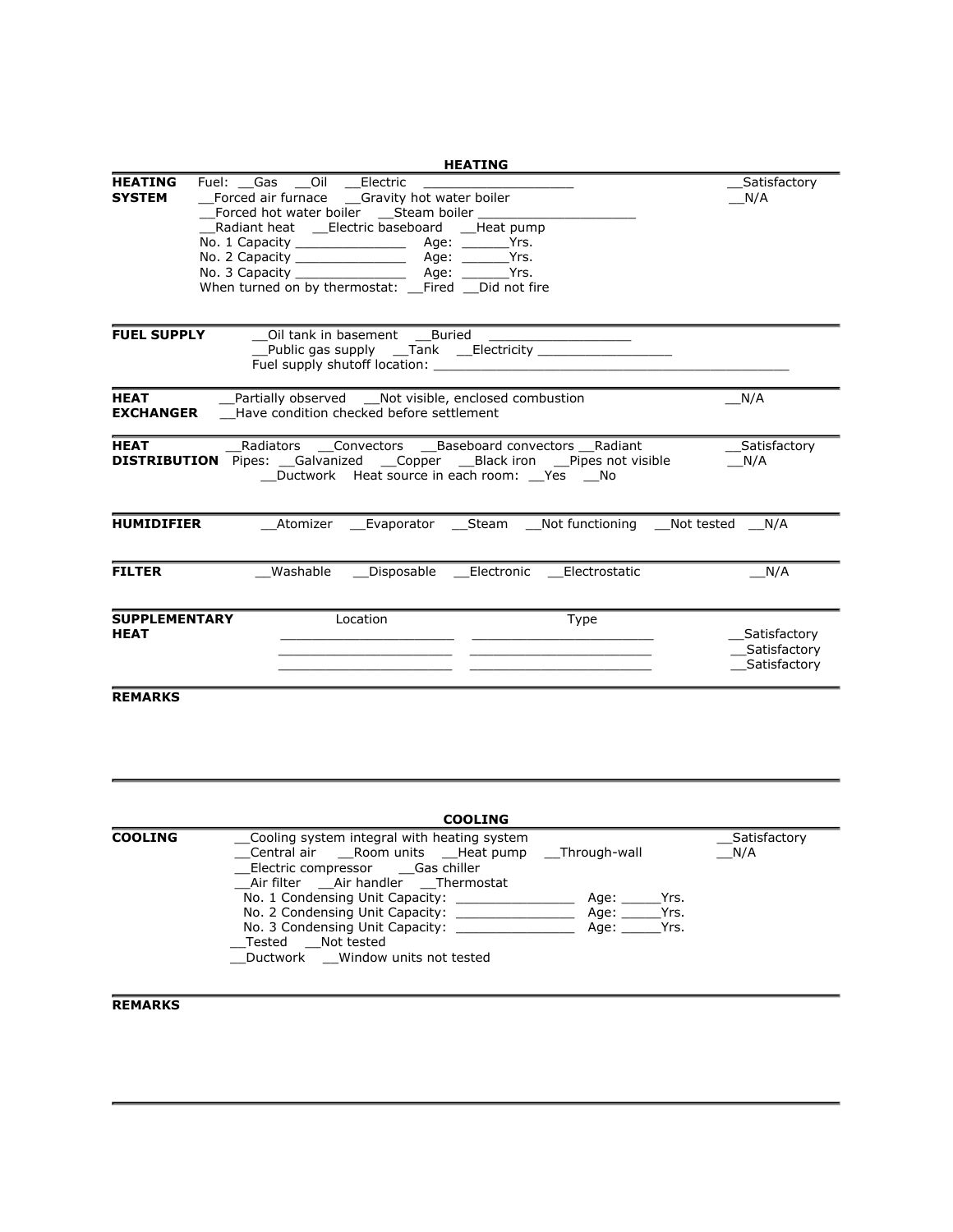| <b>PLUMBING AND BATHROOM</b>                 |                                                                                                                                                                                                                                                                                                                                                                                                                        |                     |  |  |
|----------------------------------------------|------------------------------------------------------------------------------------------------------------------------------------------------------------------------------------------------------------------------------------------------------------------------------------------------------------------------------------------------------------------------------------------------------------------------|---------------------|--|--|
| <b>WATER SERVICE</b><br><b>ENTRANCE PIPE</b> | Water supply: Public Private Not known<br>Pipe: Copper Galvanized Brass Plastic<br>Lead Unknown<br>Main shutoff location: Nain Shutoff Location                                                                                                                                                                                                                                                                        | Satisfactory<br>N/A |  |  |
| <b>PIPES</b>                                 | Copper Galvanized Brass Plastic Unknown<br>Water flow: __Tested ___Not tested<br>Leaks: __Some signs __None observed<br>Cross connections: The contract of the contract of the contract of the contract of the contract of the contract of the contract of the contract of the contract of the contract of the contract of the contract of the contrac<br>None observed<br>Hose bibbs: Operating Frost free Not tested | Satisfactory<br>N/A |  |  |
| <b>VENT</b>                                  | <b>DRAIN/WASTE/</b> Drain/Waste/Vent Pipes: Copper Galvanized Brass<br>Slow drain Leaks None observed<br>Waste disposal: __Public __Private __Not known                                                                                                                                                                                                                                                                |                     |  |  |
|                                              | <b>WATER HEATER</b> Gas __Electric __Oil __Integral with heating system<br>In line system Fuel cutoff location: The line system of the system of the system of the system of the system o<br>Capacity: __________ Gal. Ample for _________ people Age: _____Yrs.<br>Pressure relief value Extension                                                                                                                    | Satisfactory<br>N/A |  |  |

| Built in tub Leg tub Stall shower Whirlpool<br>Toilet Bidet Lavatory Vanity Fan Window<br>Shower wall: Ceramic tile Fiberglass<br>Room floor: Ceramic tile Resilient<br>Leaks: Some signs None observed Leaks: Some signs None observed<br>Satisfactorv | __Built in tub __Leg tub __Stall shower __Whirlpool<br>__Toilet __Bidet __Lavatory __Vanity __Fan__Window<br>Shower wall: Ceramic tile Fiberglass<br>Room floor: Ceramic tile Resilient<br>Satisfactory |
|---------------------------------------------------------------------------------------------------------------------------------------------------------------------------------------------------------------------------------------------------------|---------------------------------------------------------------------------------------------------------------------------------------------------------------------------------------------------------|

| <b>BATHROOM NO 3 Location:</b>                                                          | <b>BATHROOM NO 4 Location:</b>          |
|-----------------------------------------------------------------------------------------|-----------------------------------------|
| Built in tub Leg tub Stall shower Whirlpool Built in tub Leg tub Stall shower Whirlpool |                                         |
| Toilet Bidet Lavatory Vanity Fan Window                                                 | Toilet Bidet Lavatory Vanity Fan Window |
| Shower wall: Ceramic tile Fiberglass                                                    | Shower wall: Ceramic tile Fiberglass    |
| Room floor: Ceramic tile Resilient                                                      | Room floor: Ceramic tile Resilient      |
| Leaks: Some signs None observed Leaks: Some signs None observed                         |                                         |
| Satisfactory                                                                            | Satisfactory                            |

| <b>BATHROOM NO 5 Location:</b>              | <b>BATHROOM NO 6 Location:</b>              |
|---------------------------------------------|---------------------------------------------|
| Built in tub Leg tub Stall shower Whirlpool | Built in tub Leg tub Stall shower Whirlpool |
| Toilet Bidet Lavatory Vanity Fan Window     | Toilet Bidet Lavatory Vanity Fan Window     |
| Shower wall: Ceramic tile Fiberglass        | Shower wall: Ceramic tile Fiberglass        |
| Room floor: Ceramic tile Resilient          | Room floor: Ceramic tile Resilient          |
| Leaks: Some signs None observed             | Leaks: Some signs None observed             |
| Satisfactory                                | Satisfactory                                |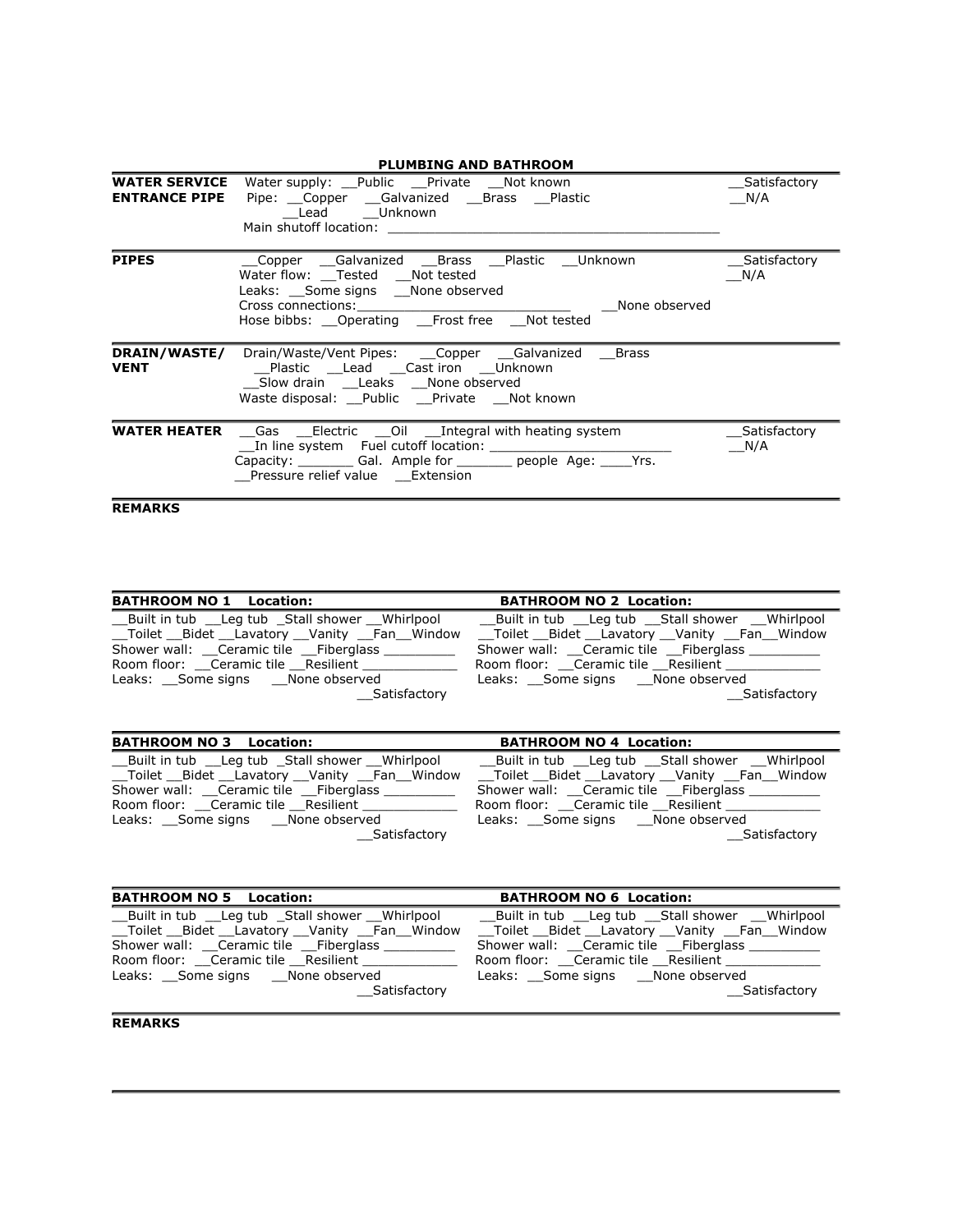|                                          | <b>ELECTRICAL</b>                                                                                                                                                                                                       |                       |
|------------------------------------------|-------------------------------------------------------------------------------------------------------------------------------------------------------------------------------------------------------------------------|-----------------------|
| <b>SERVICE ENTRANCE</b><br><b>CABLE</b>  | Capacity: _____Amps _____Volts<br>Service line entrance: ___ Overhead ___ Underground<br>Raceway Conductor material: __Copper __Aluminum                                                                                | Satisfactory          |
| <b>MAIN PANEL BOX</b>                    | Grounded Bonded<br>_____Amps ___Fuses ___Circuit Breakers<br>Subpanel Location: _____________<br>Capacity of Main Disconnect: ________ Amps                                                                             | __Satisfactory<br>N/A |
| <b>CIRCUITS AND</b><br><b>CONDUCTORS</b> | Quantity: __Ample __Branch wiring: __Copper __Aluminum<br>Wiring method: __Romex ___BX ___Knob and tube<br>__Raceway ___Conduit ___Overfused circuit ___Double tap breaker<br>GFCI: Exterior Garage Kitchen Bathroom(s) | __Satisfactory        |
| <b>OUTLETS AND</b><br><b>FIXTURES</b>    | Random testing ___Reversed polarity ___Open ground<br>Smoke detectors absent                                                                                                                                            | __Satisfactory        |
| <b>REMARKS</b>                           |                                                                                                                                                                                                                         |                       |
| <b>CABINETS AND</b><br><b>COUNTERTOP</b> | <b>KITCHEN AND APPLIANCES</b>                                                                                                                                                                                           | __Satisfactory        |
| SINK                                     | Plumbing leaks: __Some signs __None observed<br>Disposal: __Operating __Not Operating Age: ____Yrs.                                                                                                                     | _Satisfactory         |
| <b>DISHWASHER</b>                        | Operating __Not operating Age: ____Yrs.<br>__Air gap or high loop                                                                                                                                                       | Satisfactory<br>N/A   |
| <b>RANGE/OVEN</b>                        | Range __Operating __Gas __Electric Age: ____Yrs.<br>Wall oven ____Operating ______Gas _______Electric Age: _______Yrs.<br>Cooktop ___Operating ____Gas _____Electric Age: ______Yrs.                                    | Satisfactory<br>N/A   |
| <b>REFRIGERATOR</b>                      | #1 __ Operating ___ Frost free ___ Icemaker Age: _____ Yrs.<br>#2 Operating Frost free Lemaker Age: Yrs.                                                                                                                | _Satisfactory<br>N/A  |
| <b>OTHER</b><br><b>APPLIANCES</b>        | _Operating Age: _____Yrs.<br>_Operating Age: _____Yrs.                                                                                                                                                                  | _Satisfactory<br>N/A  |
| <b>FLOOR</b><br><b>COVERING</b>          | Resilient tile _____Sheet goods _____Ceramic<br>Wood<br>Laminate                                                                                                                                                        | Satisfactory          |
| <b>VENTILATION</b>                       | Exhaust fan ___Ductless ___Vented to outside<br>Filter Light                                                                                                                                                            | Satisfactory<br>N/A   |
| <b>CLOTHES</b><br>WASHER                 | Operating Age: Yrs. Not tested                                                                                                                                                                                          | __Satisfactory<br>N/A |
| <b>CLOTHES</b><br><b>DRYER</b>           | Operating<br>Gas<br>Electric Age: Yrs.<br>Not tested<br>Vented to:                                                                                                                                                      | Satisfactory<br>N/A   |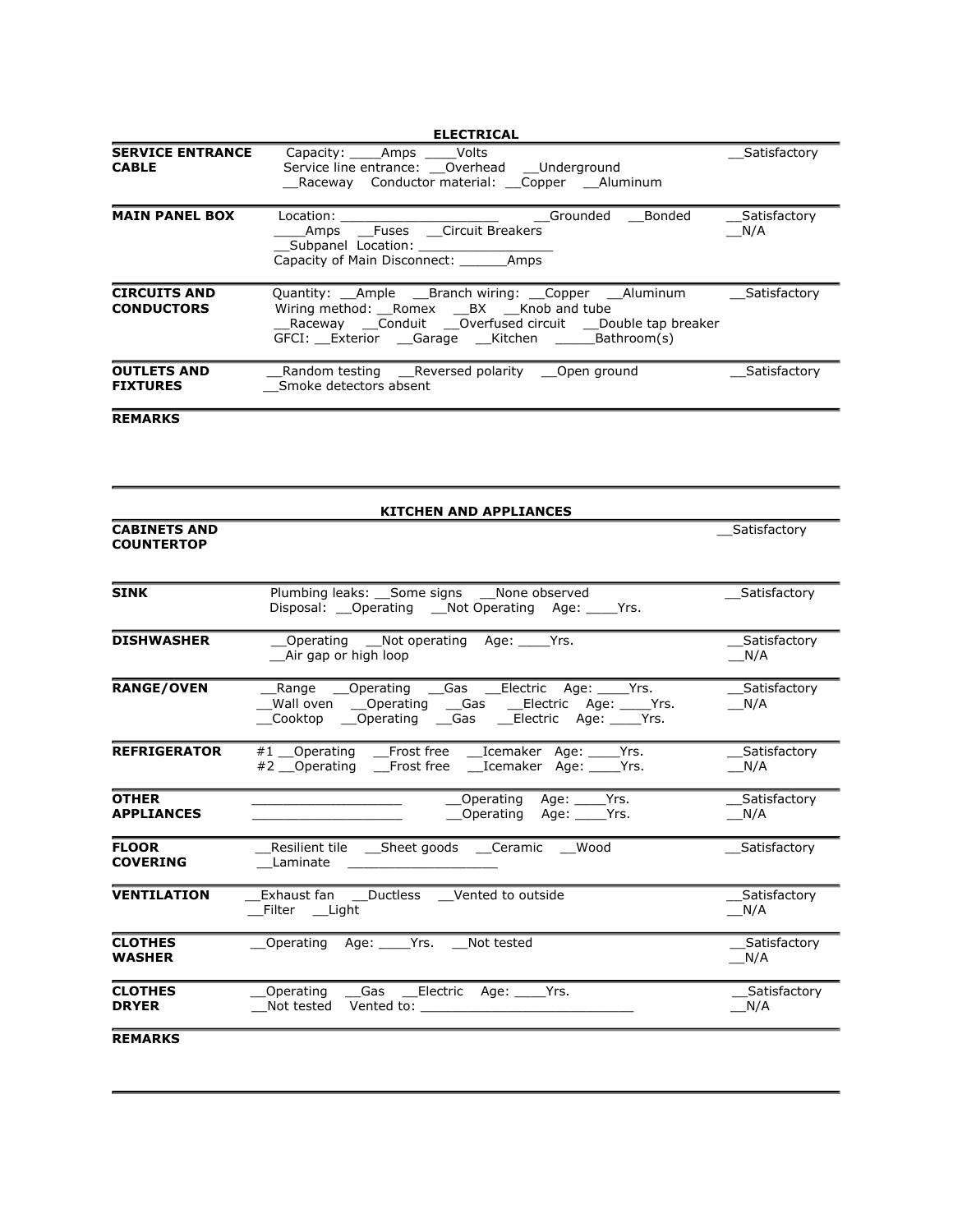|                            | <b>INTERIOR</b>                                                                                                                                                                                                                                 |                     |
|----------------------------|-------------------------------------------------------------------------------------------------------------------------------------------------------------------------------------------------------------------------------------------------|---------------------|
| <b>FLOORS</b>              | Hardwood Softwood Plywood Wall-to-Wall Carpet<br>Resilient<br>Not visible<br>Laminate                                                                                                                                                           | Satisfactory        |
| <b>WALLS</b>               | Wood<br>Plaster<br>Drywall<br>Masonry                                                                                                                                                                                                           | Satisfactory        |
| <b>CEILINGS</b>            | Drywall Wood<br>Plaster                                                                                                                                                                                                                         | Satisfactory        |
| STAIRS/<br><b>RAILINGS</b> | Balcony Stairs Railings                                                                                                                                                                                                                         | Satisfactory<br>N/A |
| <b>FIREPLACE</b>           | Flue liner Partially observed<br>Damper Operating Not operating<br>Metal pre-fab Free-standing Wood stove Pellet stove<br>Gas Operating Not operating Clean chimney before use                                                                  | Satisfactory<br>N/A |
| DOORS(INSIDE)              |                                                                                                                                                                                                                                                 | Satisfactory        |
| <b>SKYLIGHTS</b>           | <b>WINDOWS AND</b> Double hung Single hung Casement Awning Sliding Satisfactory<br>Fixed Wood Vinyl or aluminum clad wood Vinyl Aluminum N/A<br>Steel Insulated glass Single pane glass<br>Roof windows and skylights Moisture stains Extensive |                     |

|                                  | <b>ATTIC</b>                                                                                                            |                                      |
|----------------------------------|-------------------------------------------------------------------------------------------------------------------------|--------------------------------------|
| <b>ACCESS</b>                    | How inspected:<br>Stairs Pulldown Scuttlehole No access                                                                 | Not inspected<br>Satisfactory<br>N/A |
| <b>MOISTURE</b><br><b>STAINS</b> | Some signs  Extensive  None observed  Condensation                                                                      |                                      |
| <b>STORAGE</b>                   | Heavy Light Floored Not-floored No-storage                                                                              |                                      |
| <b>INSULATION</b>                | Average inches:<br>Type:<br>Installed in: Rafters Floor Approx. R Rating:<br>Vapor retarder                             | Satisfactory<br>N/A                  |
|                                  | <b>VENTILATION</b> Window(s) Attic fan Whole house fan Turbine<br>Ridge vent Soffit vent Roof vent(s) Gable end louvers | Satisfactory<br>N/A                  |
|                                  |                                                                                                                         |                                      |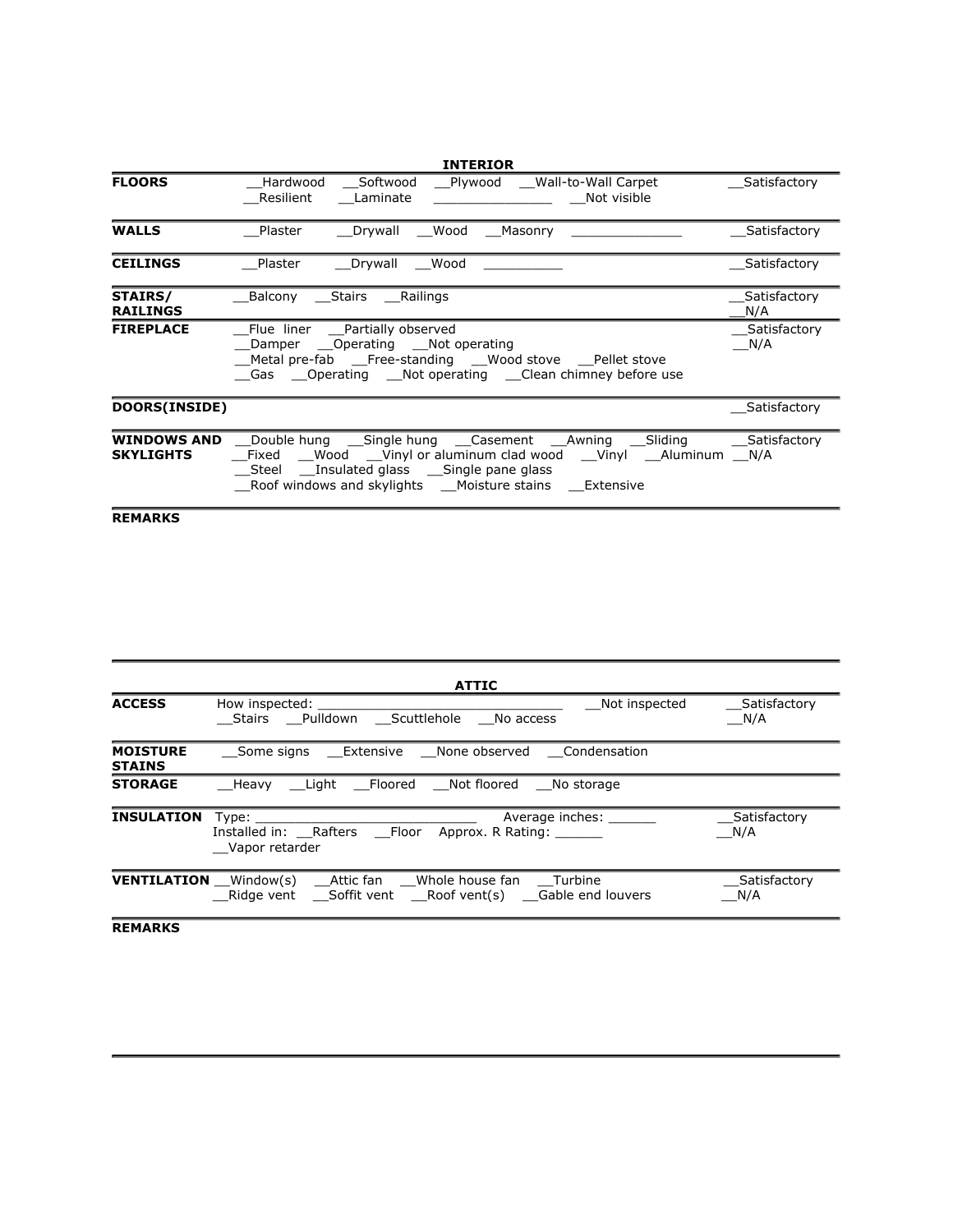|                                         | <b>ROOFING SYSTEM</b>                     |                                                   |               |                                                              |  |  |
|-----------------------------------------|-------------------------------------------|---------------------------------------------------|---------------|--------------------------------------------------------------|--|--|
| <b>ROOF</b><br><b>COVERING</b>          | Location<br>How inspected:<br>Roof leaks: | Materials<br>Some signs  Extensive  None observed | Age           | Satisfactory<br>Satisfactory<br>Satisfactory<br>Satisfactory |  |  |
| <b>FLASHING</b>                         | Aluminum                                  | _Galvanized ___Copper ___Rubberized membrane      |               | Satisfactory<br>N/A                                          |  |  |
| <b>GUTTERS AND</b><br><b>DOWNSPOUTS</b> | Aluminum<br>Extensions:                   | Galvanized<br>Copper<br>Yes No                    | Vinyl<br>Wood | Satisfactory<br>N/A                                          |  |  |

| <b>EXTERIOR</b><br><b>DOORS</b>                                                                            | Satisfactory                                                 |
|------------------------------------------------------------------------------------------------------------|--------------------------------------------------------------|
|                                                                                                            |                                                              |
| <b>WINDOWS AND</b><br><b>SKYLIGHTS</b>                                                                     | Satisfactory                                                 |
| <b>EXTERIOR WALL</b><br>Location<br>Materials<br><b>COVERING</b>                                           | Satisfactory<br>Satisfactory<br>Satisfactory<br>Satisfactory |
| <b>EXTERIOR TRIM</b> Eaves Fascia Soffits<br>Rake<br>Signs of deterioration Extensive None observed        | Satisfactory                                                 |
| <b>CHIMNEY</b><br>Block<br>In chase<br>Metal<br>Brick<br>Flue liner partially observed __Clean before use  | Satisfactory<br>N/A                                          |
| GARAGE/<br>Garage Carport Attached<br>Detached<br><b>CARPORT</b><br>Door operator Operating Safety reverse | Satisfactory<br>N/A                                          |
| <b>PORCH</b><br>Floor:<br>Wood<br>Concrete<br>Railing/Guardrail                                            | Satisfactory<br>N/A                                          |